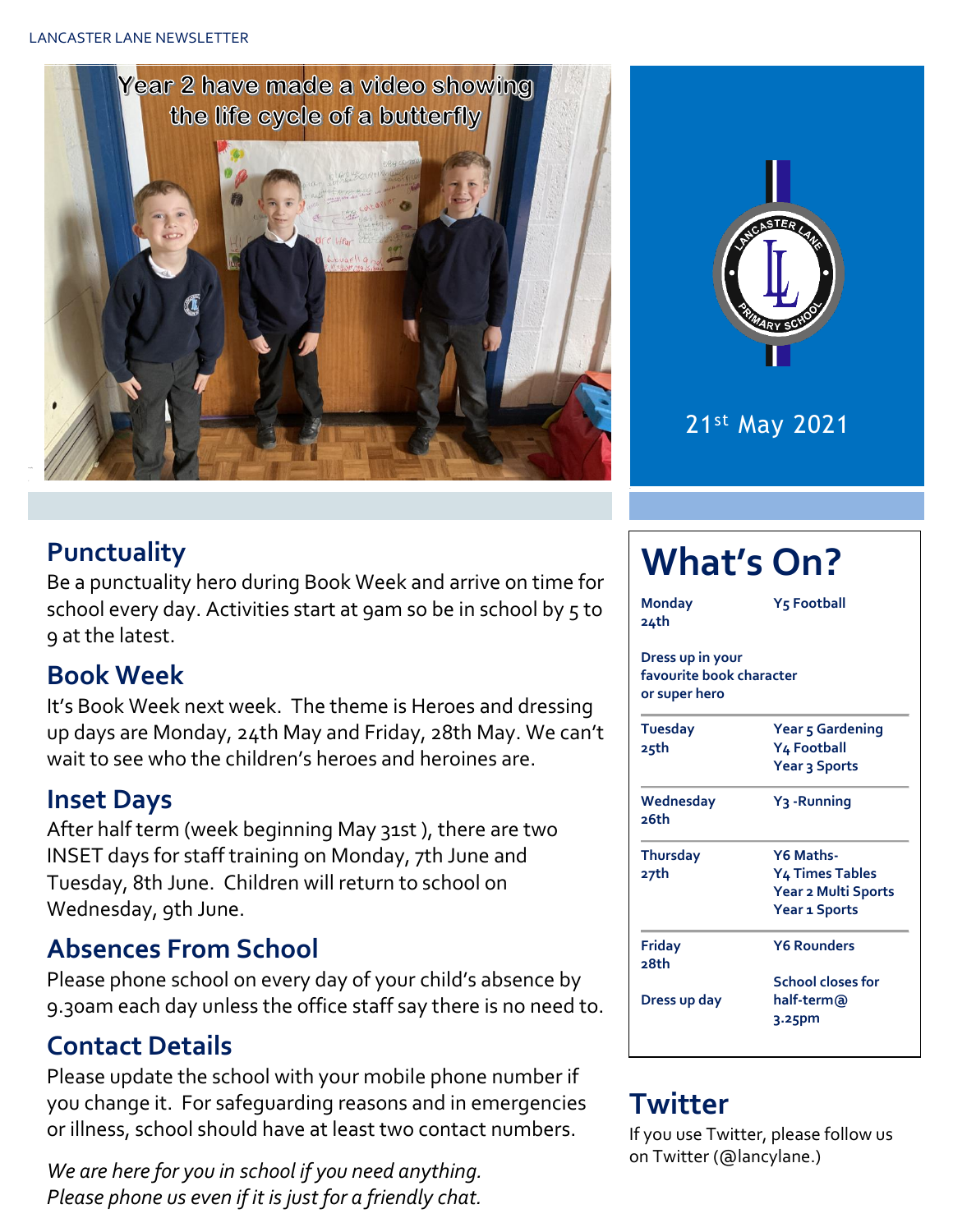## **Breakfast Club Stoppers After School Club**

At Breakfast Club the children enjoy their breakfast while watching the big screen.

### **Stoppers After School Club**

This week at Stoppers the children have been preparing for Book Week.

The Breakfast Club and Stoppers website page is being updated with informative videos showing a snippet of the range of activities that take place. Why not take a look? Remember, you can book your child in for one off sessions if you need them.

## **School Uniform**

A big thank you to you for sending the children to school in their correct school uniform. Please please please make sure you write your child's name in all items of their clothing as it is impossible to returned lost clothing to their rightful owner without names in.

## **Induction Meeting for new Reception Parents**

Our induction video for new parents is available to see via the homepage of the school website.

### **Early Learners**

There is a limited number of spaces in our Early Learners pre-school from September. If you have, of know of, a two, three or four year old who would like a space please email Mrs Gold (Early Learners' manager) on d.gold@lancasterlane.lancs.sch.uk for further information. There are appointment led introduction sessions taking place in Early Learners on Tuesday, 8th June for interested families.

### **And finally ….**.

Believe you can and you are halfway there.